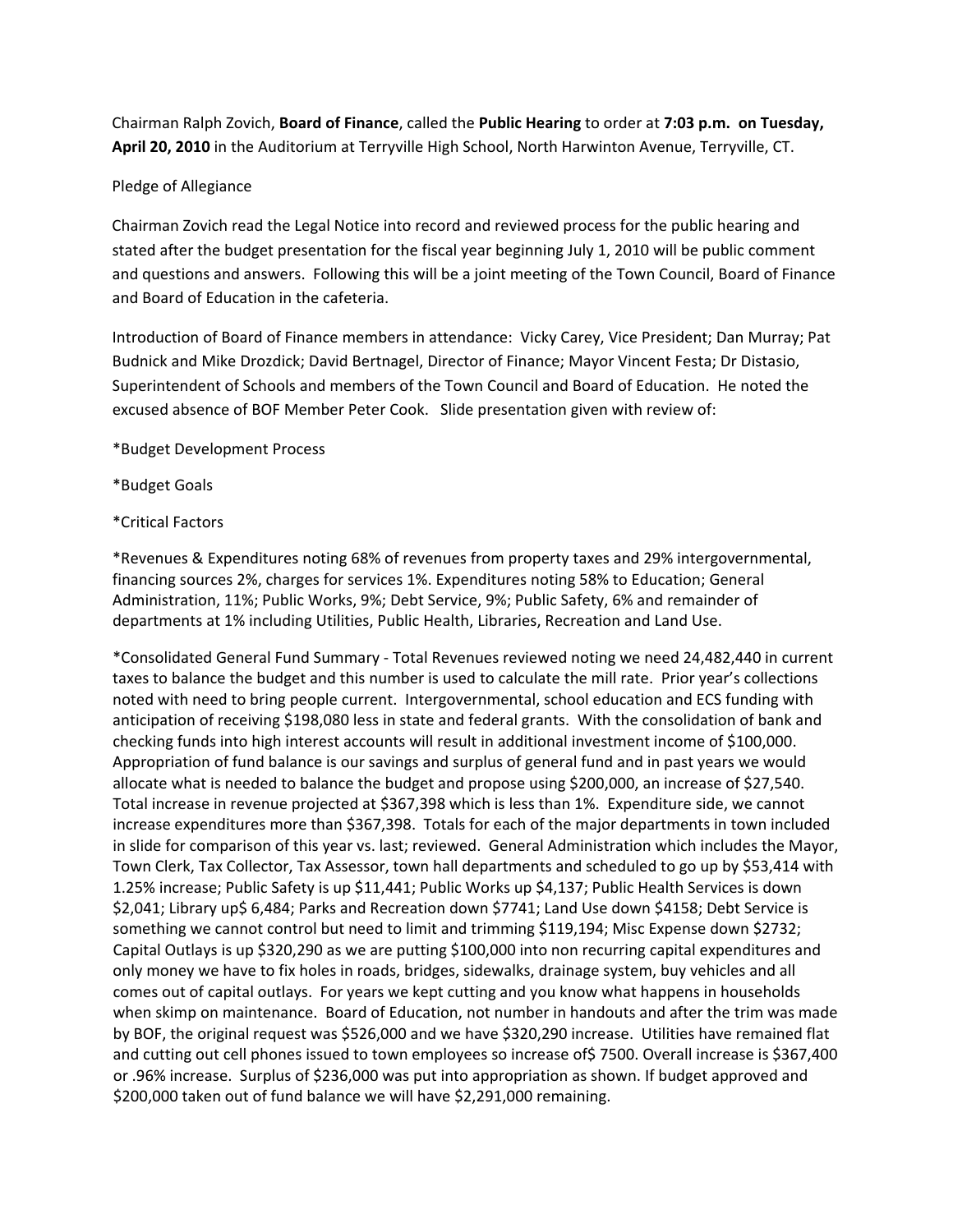\*Summary of Expenditures by Department – reviewed noting all department budgets are in detail; reviewed.

Administration, pages 5‐8: Town Council voted not to give increase; Board of Finance up \$18,550 due to reserve into contingency account in case unforeseen overtime, repairs, bad winter and need salt/sand and strictly contingency. If not used simply rolls over into surplus at end of year; Legal Services down \$5000 as all town employee contracts settled and have self funded legal account to settle foreclosures; employee benefits is up \$57,900 and low number and includes health insurance.

Public Safety, pages 9‐11 – Police Department up \$38,190 and reducing \$29,800 in part time animal control salary because Police Chief and Commission consolidated position and have full time animal control/certified police officer and serve in both capacities; overall up 11,441 and .47%

Public Works – lion's share of equipment and infrastructure they need to maintain. Snow removal up \$34,000 and price of salt up again and we ran over current budget and therefore put in additional amount; highway department are contractual increases; public buildings down because we will be selling old Prospect Street School; transfer station down 34,610 due to need to trim discretionary spending and this location may be closed one day a week with overall increase of \$4137.

Libraries – increase in book purchase, up \$6950.

Parks & Recreation – down \$7741.

Debt Service in long term interest paid off bonds and refinanced some at lower interest rate with 17% reduction long term interest payments or down \$168,462.

Land Use – down \$4158.

Cemetery – we contribute to some operating costs but cut by \$2732.

Capital Outlay ‐ \$630,000 is what taxpayers will put out. We also get grants and have financing in capital outlays to leverage more services and equipment and up \$100,000.

Capital Outlays/NRE – last page in town budget is where all projects listed by department and notes original request, reviewed on taxpayer funded, grant money, Locip and lease purchases; schedule of lease payments; proposal to spend \$1,300,700 in capital improvements next year noting \$400,000 is in roads.

Stimulus money ‐ when congress passed Connecticut received over \$3 billion and used it to plug hole in budget instead of increase jobs, infrastructure, etc and used to supplant existing monies. There is \$9,700,000 coming to us in ECS money and about \$1,200,000 is from stimulus money. This is only a 2 year plan and what do we do next year when it runs out.

Salary Freezes – no layoffs in budget but salary freezes, reviewed.

BOE Budget Summary: Main Street School down\$ 6200; Plymouth Center School up \$50,262; Prospect Street School closed and down \$2742; HS Fisher Elementary up \$66,924; Eli Terry Middle up \$30,643; THS up \$104,391; School Facilities up \$322; Student Services up \$192,114; ESOL down \$13,378; Health Services up \$11,380; System wide Services up \$66,137; System wide Technologies up \$11,990; System wide Library up\$ 4201; Central Office up \$9455; Board of Ed down \$1750 for a total of \$23,098,296 with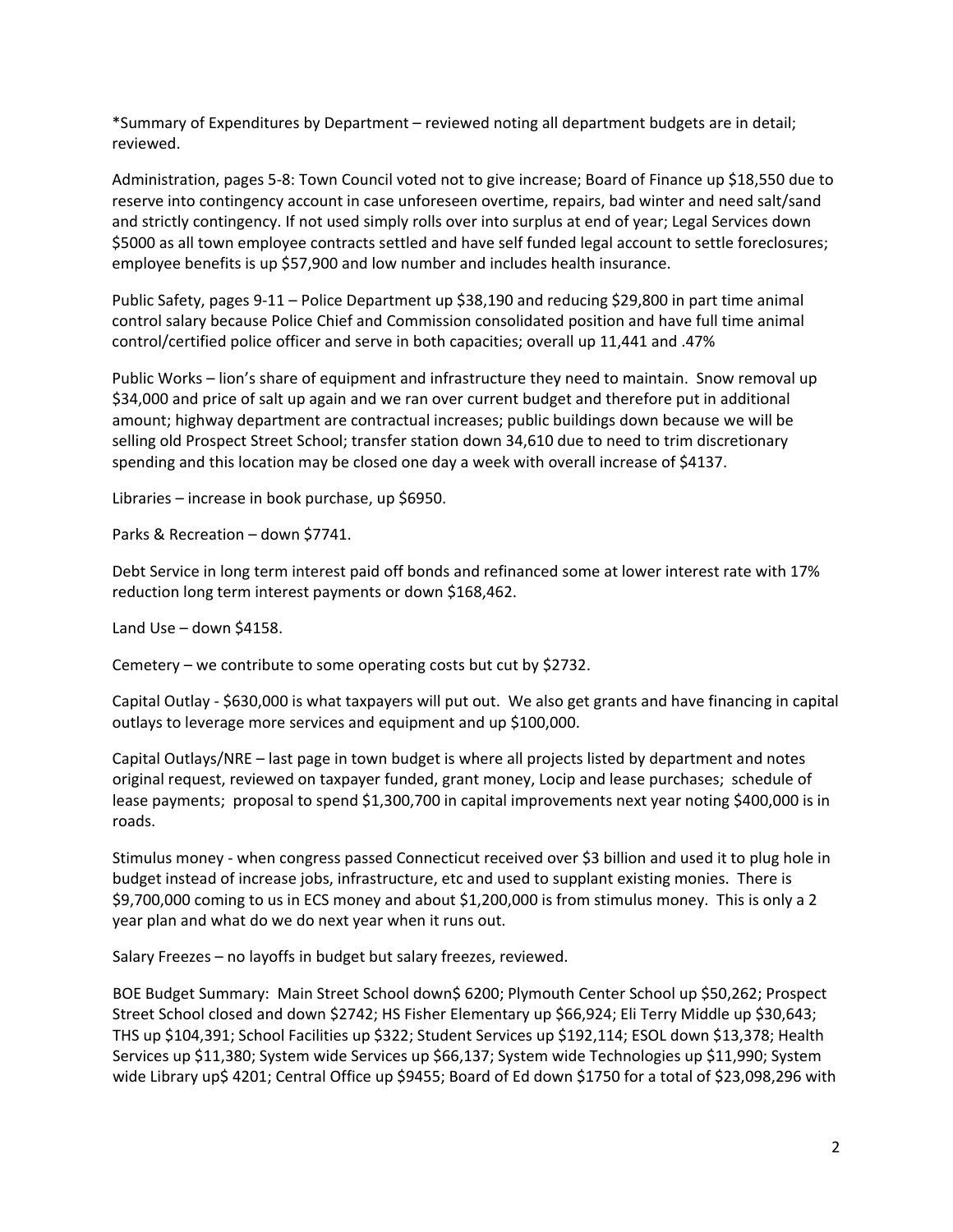an increase of \$526,471 or 2.33%. In a normal year where tax revenues were not falling this would be an increase to the Board of Education of \$320,000.

Student Enrollments – The state no longer keeps tally of student enrollment projections noting this year lost 57 students.

BOE Summary of Expenses: Salaries up \$363,236; employee benefits down \$33,723; instruction costs down \$14,586; operational costs up \$30,533; Out of District expenses up \$168,650; athletics up \$4900. All other programs and miscellaneous account for increase of \$7400. Issue the Superintendent brought up to the BOF and that is the General Assembly needs to reverse Special Education burden of proof and the public needs to contact their state representative and legislators with this request.

BOE Budget Analays – cost savings activities reviewed noting net savings of \$319,672 and this is amount that can be saved every year.

Calculation of tax rate noting net grand list as of October 1, 2009 was \$822,190,738 which means 1 mil of taxation produces \$822,191 in revenue. Amount of current taxes in budget is \$24,482,440 based on 97% collection rate. Gross collections on 100% is \$25,178,646 is what we could collect if everyone paid their taxes; and total taxation required is \$25,241,256. Proposed tax mills will be 30.7; noting for past 3 years it was 30.1; history reviewed noting this will result in 2010‐2011 with a net tax increase of \$150 per year on an assessment of \$250,000; \$150,000 assessment up \$90 per year; \$200,000 assessment up \$120 per year.

## Commentary and Observations:

Mayor Festa: information presented is very clear; experience in last few years has shown a decline in the ability for people to pay taxes, rents, food for children, and a need for clothing and food; have had people coming requesting assistance. People who have jobs and insurance are lucky. Through efforts of many have kept budget as close to chest as possible and as much as pocketbook can afford. The Board is presenting a budget that keeps on straight and narrow. The BOF has sat with the Director of Finance and BOE Business Manager and we will propose a bonding package to the community that takes projects in period of 10‐12 years and keeps debt serve at level providing no emergencies; this will be presented through Capital Improvement and Facilities Committee. He thanked the Board of Finance and Board of Education members relative to the work they have done and Council as well to keep you and your interests protected and provide for as much as we can with what we have. He thanked everyone for understanding and support and continued growth of the community. Good news reported to have a few companies interested into coming to the industrial park with deposits on lots and commitment from the State department to move the Waterwheel project forward and a few other projects coming forward with grant applications. The Town has the opportunity to pick up open space and depending on how willing to support, the water company land with purchase of 75% from State of CT and with federal monies it could give us 100% and will provide 170 acres of passive recreation. There are things moving forward and he is keeping abreast of information and picking up every grant possible.

Dr. Distasio: On behalf of the BOE he thanked Mr. Zovich and the BOF for a wonderful job in putting the budget together and knows countless hours were spent in meetings on not only BOE but all departments. He thanked his own board for their hard work in developing the budget and only one part of what they do and develop budget and programs for our kids. He thanked the best staff that anyone can be blessed to have which is teachers, administrators and support staff for children in town. In difficult budget times ask more of people and provide with fewer resources. Highlight from budget is conservative effort to save money and highlighted energy as those costs going through roof and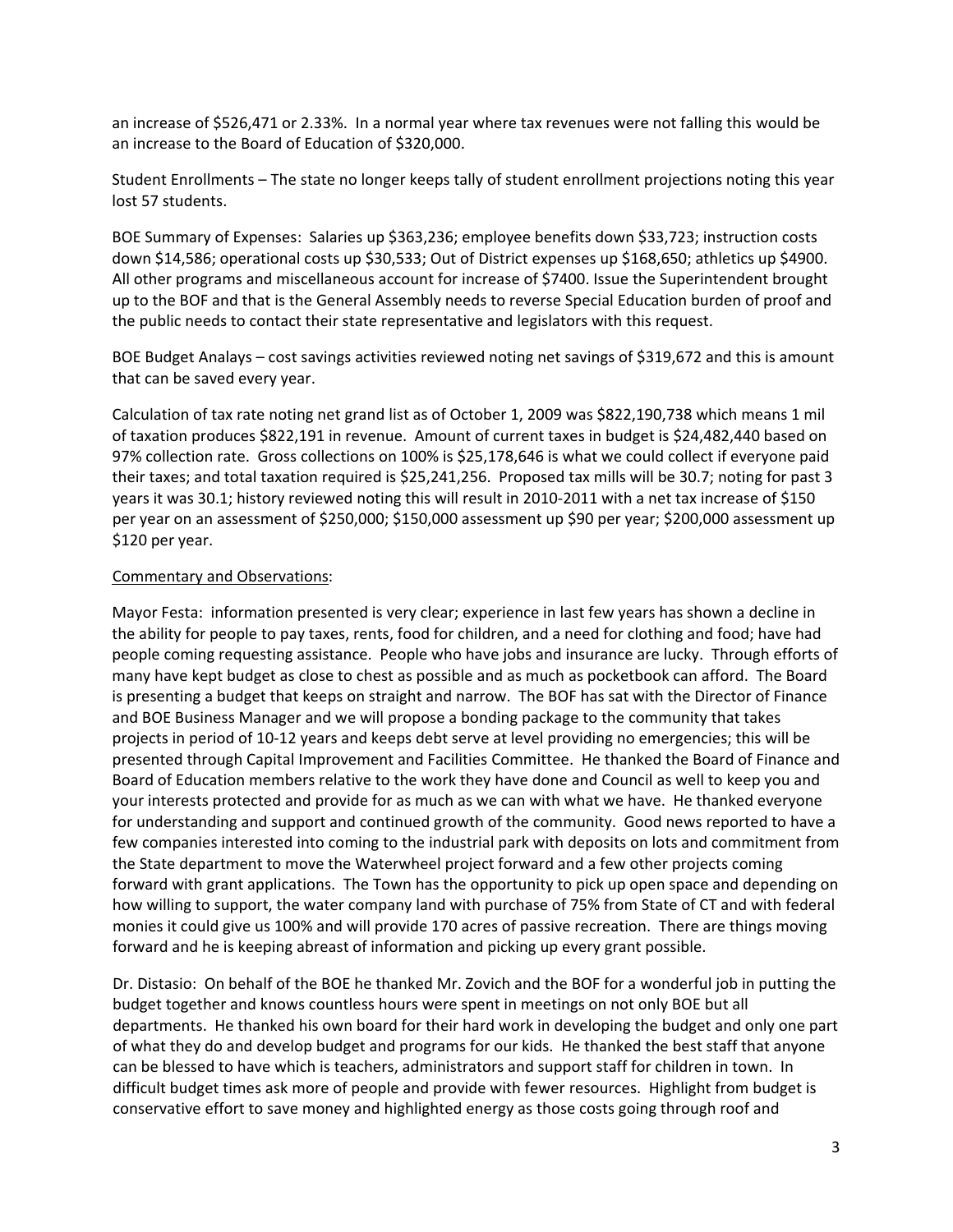solicited Energy Educators and brought our own energy educator on board, Marty, to work to realize savings. Also new cafeteria program with Chartwells is \$150,000 savings as no longer pay for workers comp and health insurance costs and number of savings incurred.

BOF Members: Chairman Zovich thanked everyone and looks for support of the budget. Each member of the BOF voluntarily studied certain sections of the budget. Vicky Carey: This is a very fair budget and everyone worked hard; thank you for taking time to listen tonight. Dan Murray: listening to the presentation Chairman Zovich did a great job and to those here and came, thank you. There are a lot of people in town and same ones year in and out come and know they care. The BOF works hard making it work for you. Thank you for being here. Pat Budnick: agree with Vicky and we appreciate your coming tonight and hope you support this budget as the BOF made every effort to keep under one mil, did try to be fair to all departments and were in agreement to all cuts and changes. Mike Drozdick: as new guy on the board he was impressed by working with the BOF but first by knowledge and experience and hard work put into getting budget together, very impressed and learned a lot.

Dave Bertnagel, Director of Finance: budget is .6 mil increase or 1.99% tax increase; community fortunate in past for zero increase. This budget is frugal, effective and commends the Board for the job done.

Public Comment – ground rules reviewed:

Gerry Bourbonniere, 6 Fairmount Avenue, here as taxpayer and referenced slide on increases in mil rate noting as a kid Fram oil filter, as a mechanic it cost him \$4.23, maintenance issue and motor is 2000. Look at chart in 2007 we don't spend \$4.23 on oil filter year after year. Pat mentioned zero percent increases that we did have to go up this year because we don't want to spend \$4.23 on oil filter. Next year does everyone understand the state legislature is looking at ECS grant which utilizes both education and town looking at 10‐15% decrease. In layman's terminology \$10 million and cut 10% means lost approx 1 mill and if cut 15% lose 1.5 million. Look at increases, public safety .42% and that is for police and fire; public works has a tenth of a percent and health and social service decrease and BOE looking at small increase. As a taxpayer he is not happy with that number and know working hard and have compassion for those who cannot pay taxes and now what he use to bring home and does now and feed family of 4; understand problems but sooner or later everyone else's problems will be on taxpayer and sooner or later \$4.23 or 2 grand. That mill increase of .6% will be 3 and might be higher than that and know will not go 3 and because of naysayers. As a taxpayer he is personally getting tired and we do not move forward as stays status quo or back. Education thing on outplacement, out of district, as a BOE member his son is going out and not to HS and going to Oliver Wolcott and as a BOE member asking why going to Oliver Wolcott because Terryville does not offer me anything. Had to cut \$268,000 because the BOF has given them 320,000. Where is what to cut, extracurricular activity because teachers are guaranteed and out of district guaranteed and not leaving them too much room. Also looking at instructional costs for students and why kids are going to Oliver Wolcott is \$14,000 less in instruction costs. Personally would like to give terminology cannot give publicly and not happy. We stayed status quo and have stagnated the town and Mayor has great points. Do not want to seem facetious and do not want to see short end of stick and this is short and cannot get shorter. Sense of urgency in town and we need to get there. We built the house and the foundation is crumbling. He is voting no because not enough and think utilizing crutch of economic conditions. We have reval coming and what does housing market look like, not as good as housing market was at reval and will not be as high in next reval. Know for fact that reval will be less.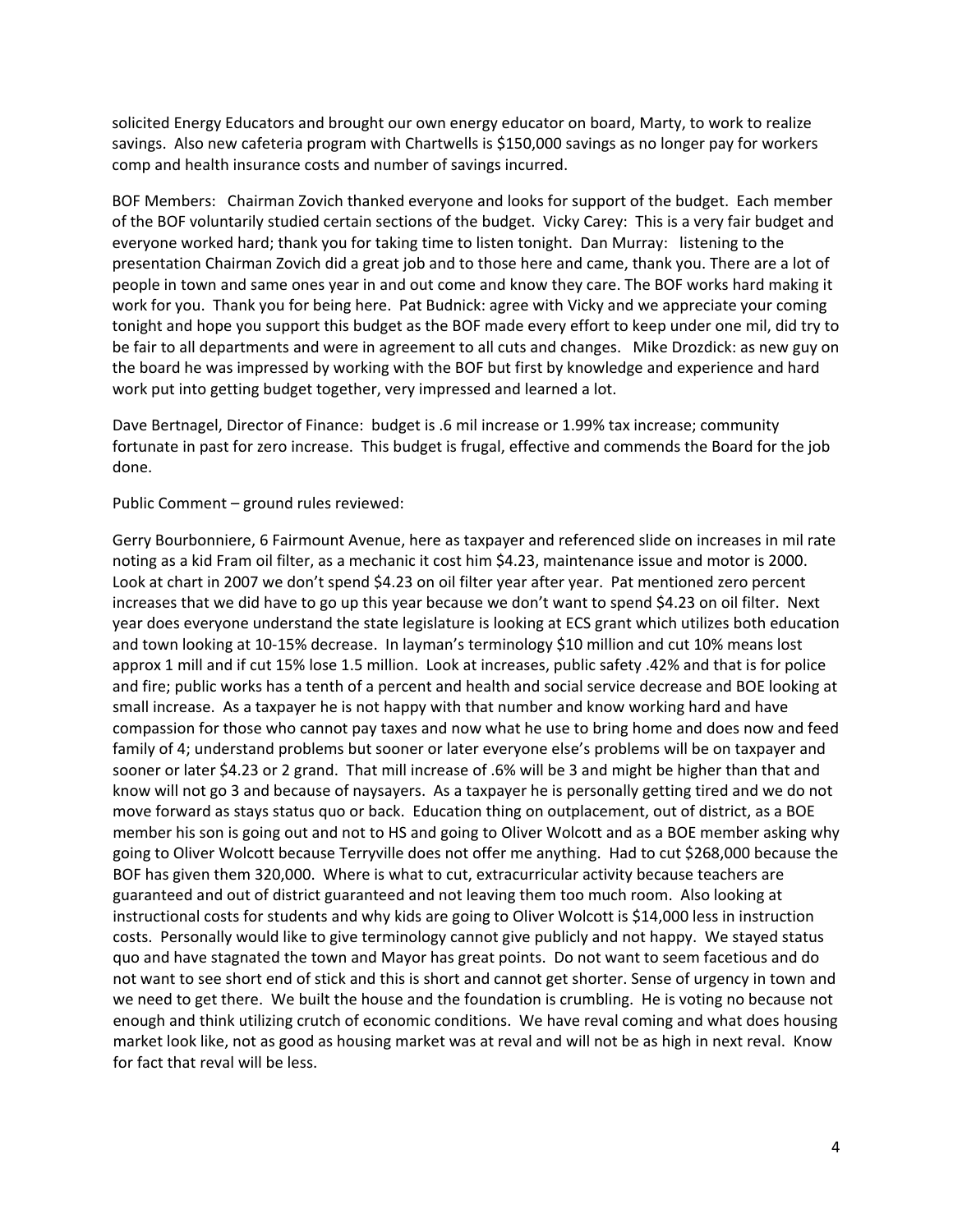Ernest Picard, aka Jay Picard, think both the BOF and BOE have done a very good job and add compliments to Chairman of BOF for presentation, not too long and very clear and have better understanding of budget this year than past. Tax increase am surprised it is so low, glad it is so low. (a) What would have been increase had all department and BOE requests been left unchanged. Chairman Zovich responded, original on revenue summary the request in original budget \$38,912,000 and proposed 38,489,000 and additional \$500,000 or close to another six tenths of a mil or 1.2 mil increase if had agreed to every request. (b) Had decided to stick with request we would have been looking in order of 2.5 or 3% increase which would not have been high compared to many towns around and not suggesting you go back to it. (c) Are there any big holes that this budget will not address in other words is there something going to happen, bad that will happen as a result of this budget as presented other than Bemis Street hill which one day will become impassable; but positive side it keeps speed down. Chairman Zovich, what is unknown to us in future and we cannot plan for is the 2011‐2012 general assembly budget; right now looking at losing gap of \$700 million in next budget for July 1<sup>st</sup> and keeping fingers crossed and some indication from legislature they will not cut. When stimulus runs out, the next governor and assembly need to plug that hole and fear they will pass costs to us and we need to make up with taxes. Mr. Picard, is there anything that's not accomplished under this budget that will result in, forget reimbursement, require big increase in following year's budget. Chairman Zovich noted on last page of capital expenditures, highlights columns out of 1.3 million in capital expenditures we are funding \$630,000 and most of those can be in jeopardy and committing to 4 years of lease payments. Mr. Picard, are there any other library roof holes not repairing under this budget that should be repaired so it does not go. Vicky Carey, debt serve left even; finance board committed to that we do have surplus and refinancing of debt service that in upcoming years we can plug in school roofs or road projects without having to place burden on taxpayer. There is a lot to get done, some of schools have roofs to be done, roads to be done, Eli Terry has roof to be done within year. Capital Improvement has been committee with 5 year plan and 10 year plan on things that need to be done and replaced and trying to move forward and working with us. There is a lot needing to be done in town and we have not done improvements to the town and trying to do with capital improvements. Chairman Zovich, we did not go through each project in line item details of interest and principal, but have added debt service reserve of \$61,065 used to keep debt service level and do anticipate based on what school tells us that we will have to repair approximately 14,000 sq ft of flat roof on Eli Terry. Mr. Picard, overall we don't have too much in short term to worry about as result of the budget. Based on reading in paper this town for a town of size and demographics and financial situation appears to be in remarkable shape compared to other towns especially to education budget. Understand no bells and whistles but by and large still going to get a good quality education and that is great. Also, in rules you said comments are not to be personal or political but give you credit for what did up here.

\*DiAnna Schenkel, 4 East Orchard Street and Council member and speaking as citizen. So refreshing to have honesty in auditorium. Can't think of more transparent budget and wonderful auditors. Ten years ago had ordinary people who cared and wanted to make different but did not have experience and did the best they could and did not understand red tape of applying for grants, etc. and we have learned the past few years to navigate. Little by little people have a common goal to make the town better which has started wonderful cooperation between departments and government. At transfer station will see people with \$30‐40,000 trucks bringing trash to transfer station and have champagne tastes with a beer budget. We can blame as to why buying \$4 filter. This building is the whole auto we invested in our youth and look at wonderful as compared to high school before and our staff is talented. If you don't' find what you want here as a student that is not because there are not opportunities available but not what you want and a choice. There used to not be a choice. She explained the option of her husband going to Thomaston school all day and then to Oliver Wolcott from 2 – 7 pm. We have a different world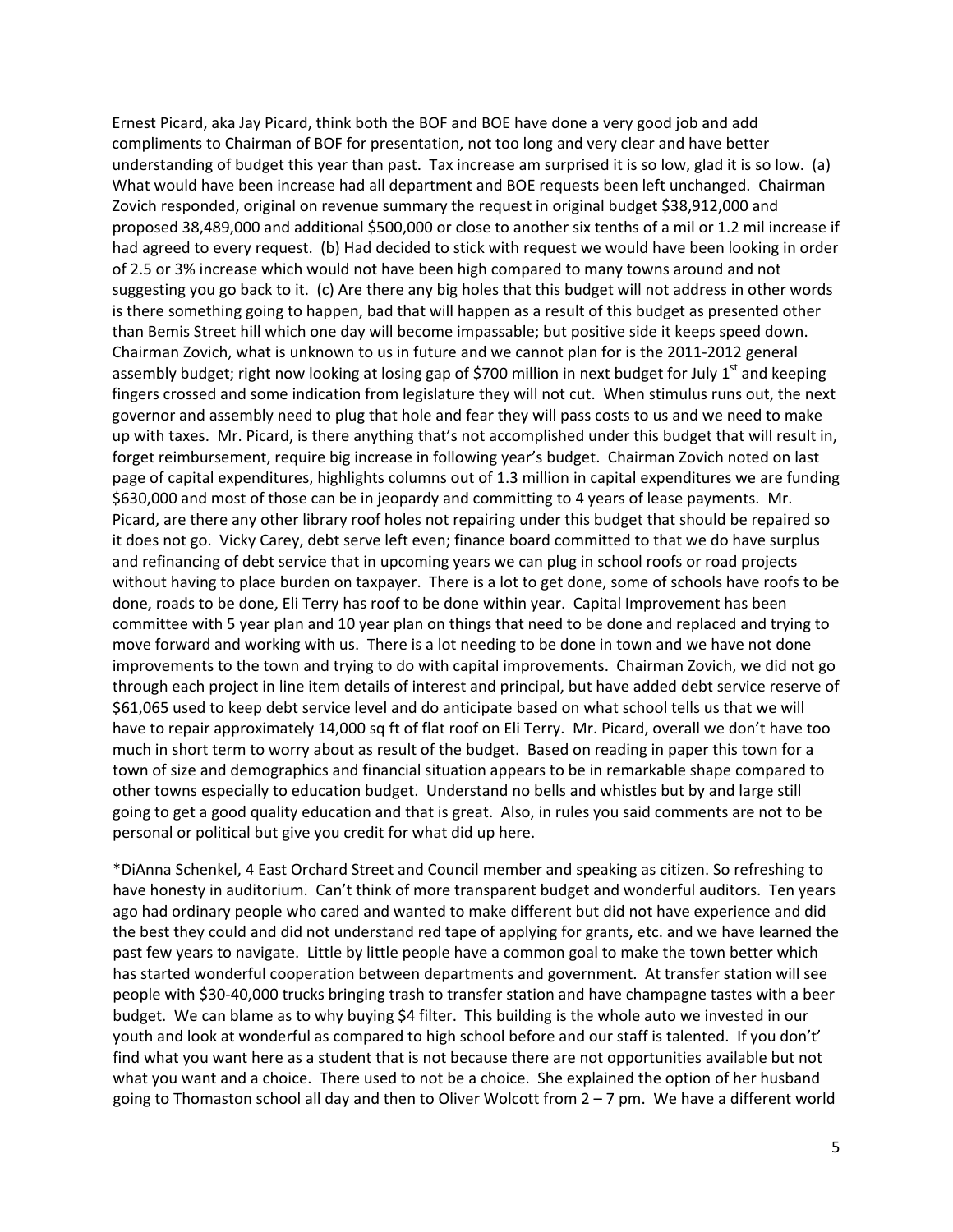and program to try to direct students, save them and advance in education even if not college bound. Another thing it is our own fault to be dependent on ECS grant and True Value store is closing because we do go Wal‐Mart, Home Depot and take our money outside. As a town we commit together and invest in our people and draw more business which will generate more income, increase business in town and it takes burden off taxpayer. It is an earthquake and whether here or in California and there will be buildings that will collapse and families and teachers and administrators and will be fallout and how bad cannot tell. So the person who is a taxpayer fortunately has the opportunity to make income and her husband doesn't and people on limited income such as social security or people with illness or prescription or single mothers struggling and those are people, as a person who is paying taxes I think of them to. I will do my best to continue to support business in town and will bring another person with me next year to get more involved and will continue to volunteer at high school for kids and if we all do that we can make a difference. Do we need things, absolutely and stagnant in town. We can make our town beautiful and down the road people will look at and say these people have a balanced budget and have good fiscal responsibility. That is what we need to take chance on us, as we are awesome community. While comments at the BOF seem harsh, understand and empathize and understand each of us needs to take responsibility for it. This is my third year and know how hard and time put in and thank you, Dave, for all you do and way to make things work and applaud all of us. Chairman Zovich, you do bring up a good point on grand list, 80% is residential and personal property and only 20% commercial and industrial and we would like to change and keeping tax rate low is incentive to bring businesses in to town.

Pat Perugino, 82 Allen Street, when administration came in 2.6% and reduced to 2.3% and you folks dropped us off another \$200,000 and did good job but remiss if didn't congratulate their board. Point to restore \$206,000 to original budget as not fat or nothing new and maintain what we have. If cut \$206,000 it will be blood bath. Again, just don't' think fair to us and you have asked for years to cut, sharpen pencil and we did. Marty Sandshaw is doing a fabulous job, cafeteria picking up. Again I ask you to restore \$206,181 back to the BOE budget.

Marty Sandshaw, 7 Richmond Drive, wise man said many years ago when you live in a small town there is two areas to be concerned and one is roads to move about safely and other is education as youth is our future. Ask to look at public works and BOE budget. Thank you. Chairman Zovich (a) you have dual role in town as elected councilman and also about energy audit and can you give insights into energy conservation efforts. Marty Sandshaw, that is exciting area and learning how to let the buildings work for us and finding out how use of buildings being occupied and when not being used and adjust energy usage based on that. During the heating season reduce temperature demand on high school so when students left they told the system that did not want the temperature to not go on unless building below 55. We were able to save energy and result in 8 or 9 hours of savings. (b) Can this be carried to other buildings. Marty Sandshaw, has name and will ask question and getting advice on what can be shared with the town.

Roxanne Perugino, 82 Allen Street, asking to restore the BOE budget because people do not realize what might fall. Asking to cut budget and cut off so many times and nobody else has laid off staff, cut café and have done everything and comes down to programs for kids like sports. We are responsible for education not sports and understand we can only do so much with so much money. How will 50 kids in a classroom learn. Kids need hands on and disappointed parents are not here. The PTA should be here supporting this. I take pride in our teachers and staff because our teachers especially at Eli Terry they paint hallways for free and how much money have we saved there. I have been on the board for 8 years and asked for roof and now so bad it is collapsing and can't use rooms. How much longer do we go and you are fearful of what will happen next year. So what is left, nothing. We have given and given and